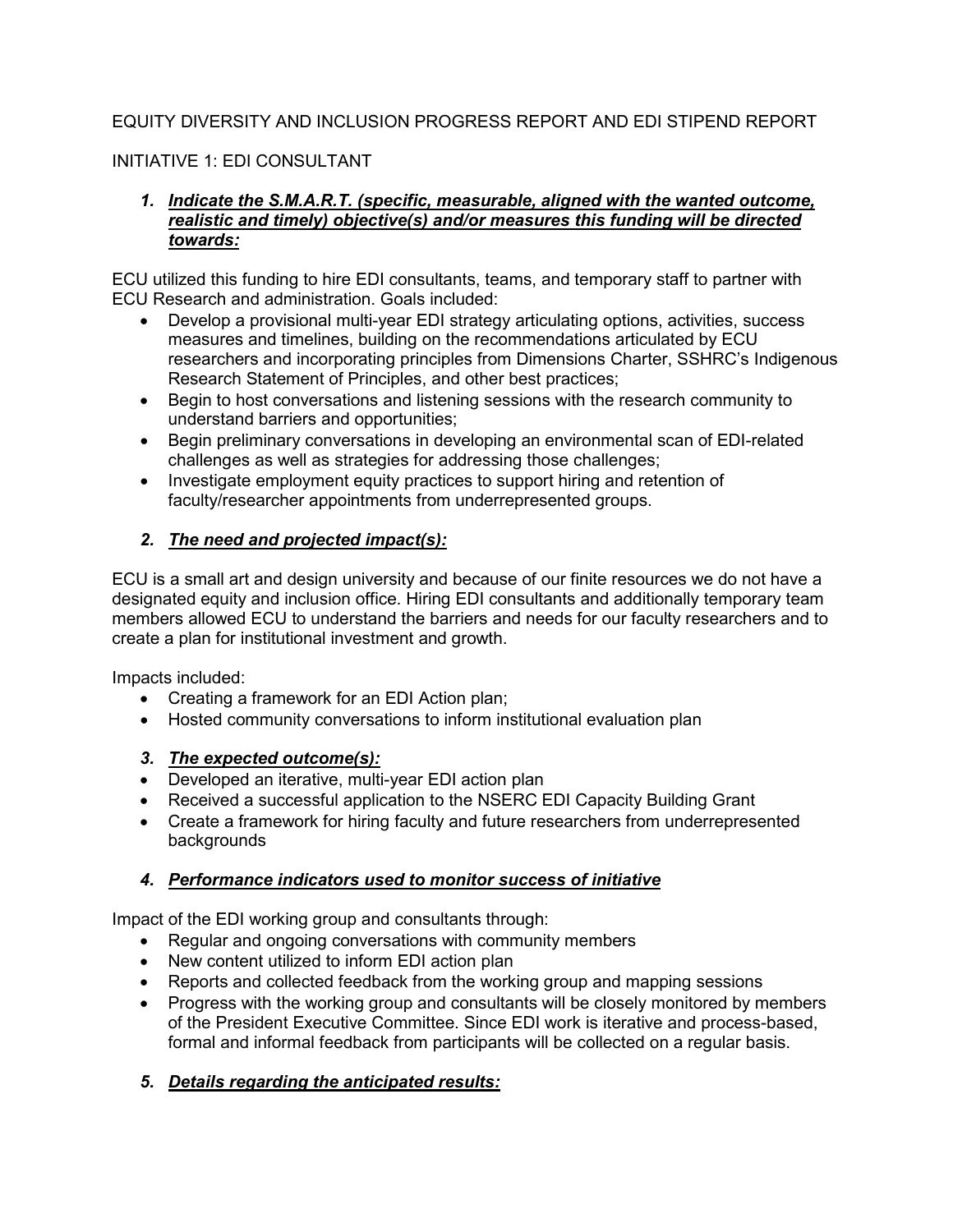This is step one of a multi-year process. Results from this activity has informed our institutional EDI action plan and also allowed us to put in a successful application to the NSERC EDI Capacity grant.

## *6. The expected timeline (start and end dates)*

June 1, 2020 – April, 2021

# *7. Total cost of initiative*

\$38,306

# *8. Institutional Commitment*

\$10,020

## **Provide a high-level summary of how the stipend was used**.

This stipend has been a valuable seed fund, but additional ongoing funds are needed to make authentic and long-lasting work. We worked with search firms in looking at hiring strategies, and also created a preliminary framework for a Colonial Audit.

# INITIATIVE 2: DEVELOP AND/OR IMPLEMENT EDI COMMUNICATIONS STRATEGY

#### *1. Indicate the S.M.A.R.T. (specific, measurable, aligned with the wanted outcome, realistic and timely) objective(s) and/or measures this funding will be directed towards:*

In conjunction with "Initiative 1: EDI Consultants" Emily Carr University will support the work of the EDI consultancy team and working group through designated staff support from our communications office. Originally the grant covered a need for increased communications staffing, but the university was able to cover extra support. The university re-directed the use of funds to increase more services listed above.

Objectives for this strategy included:

- Ensure community is informed of the mandate of working group and EDI consultancy team;
- Create targeted updates to the broader research community with reports on progress and opportunities for feedback and participation;

## *2. The need and projected impact(s):*

ECU is a small art and design university and because of our finite resources we do not have a designated equity and inclusion office. Initially the funding was intended for more communications coverage, however, there was more need for initiative 1.

## *3. The expected outcome(s):*

- The creation of an EDI Action plan, which is the first step of a multi-year endeavor
- Ongoing publication of stories, videos, newsletters and other content that highlights progress reports, EDI related faculty research and other related activities, and to pitch selected stories to media outlets.
- Successful application to the NSERC EDI Capacity building grant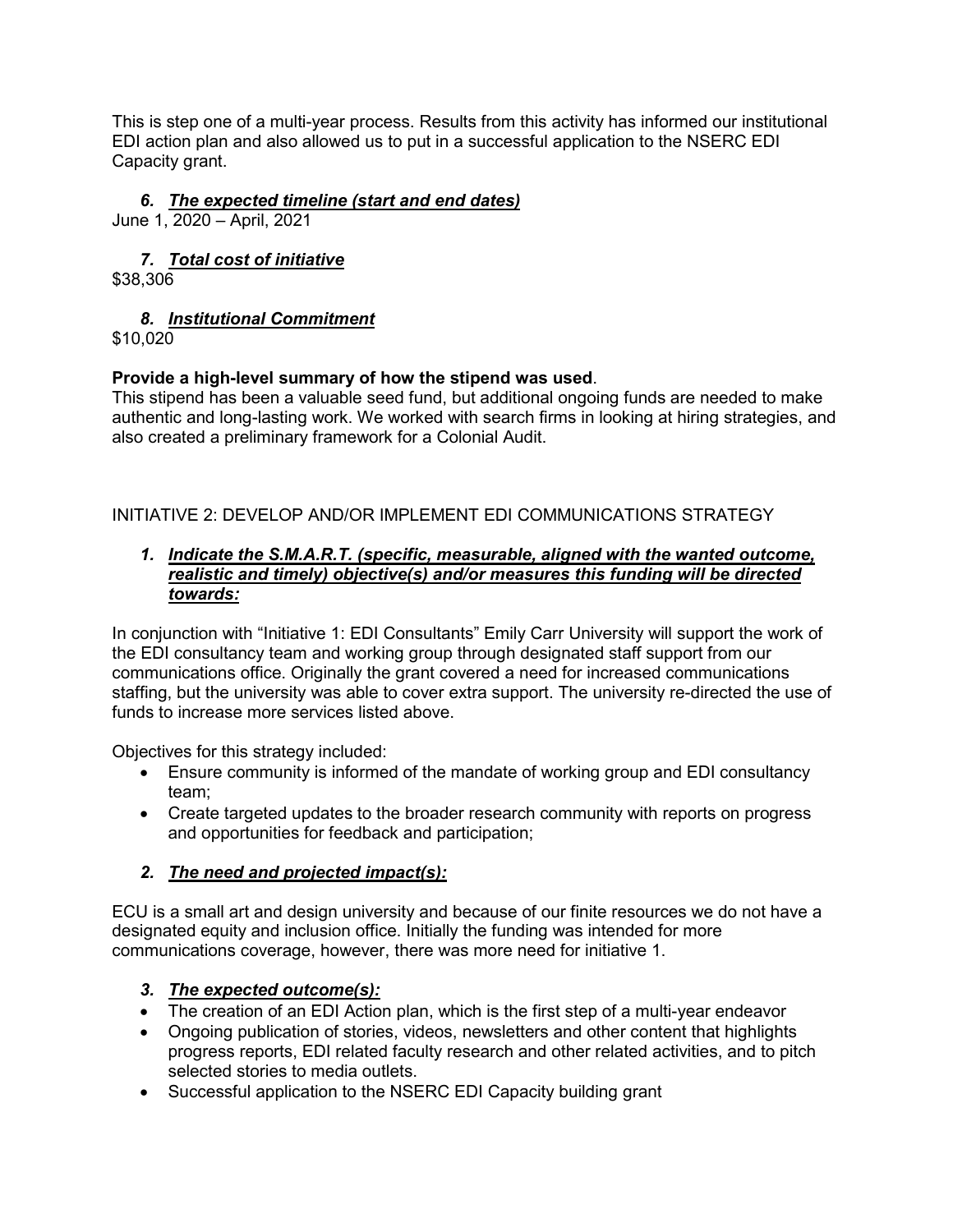# *4. Performance indicators used to monitor success of initiative*

- Ongoing conversations with community members
- Reports and collected feedback from community conversations and mapping sessions
- Total number of EDI stories and content created.

## *5. Details regarding the anticipated results:*

Initiative 1 and 2 are step one in a multi-year engagement. Work from this year is to prepare for a more comprehensive university EDI plan. An EDI Action plan was launched in Summer 2020. The EDI Action Plan is a living document that will be continually updated, in reflection of the ongoing nature of this work. New actions will be added as we identify goals through the planning process. Additionally, the EDI Action plan and website allows community members to post projects and activities that advance the common aim of a more equitable and inclusive university.

More information can be found here: <https://www.ecuad.ca/edi>

## *6. The expected timeline (start and end dates)*

June 1, 2020 – December 1, 2020

# *7. Total cost of initiative*

\$0

## *8. Institutional Commitment*

\$9,000 in-kind

## **Provide a high-level summary of how the stipend was used.**

See above for deviation and activities. ECU launched an EDI Action plan website and has compiled resources for the community. More information can be found here: <https://www.ecuad.ca/edi>

## INITIATIVE 3: EDI TRAINING

*Eligible costs: Training in EDI (e.g. development of training or hiring of facilitator(s) to give training on unconscious bias training for recruitment committees, training on systemic barriers and micro-aggressions, training for chairholders on implementing EDI in their research programs etc)*

#### *1. Indicate the S.M.A.R.T. (specific, measurable, aligned with the wanted outcome, realistic and timely) objective(s) and/or measures this funding will be directed towards:*

ECU will utilize this funding to support EDI training in:

• Enrolment in FNIGC's online course, [Fundamentals](https://fnigc.ca/training/fundamentals-ocap.html) of OCAP®, to educate researchers about data sovereignty, community harm, and to develop a more fulsome, reciprocal, and collaborative framework with Indigenous communities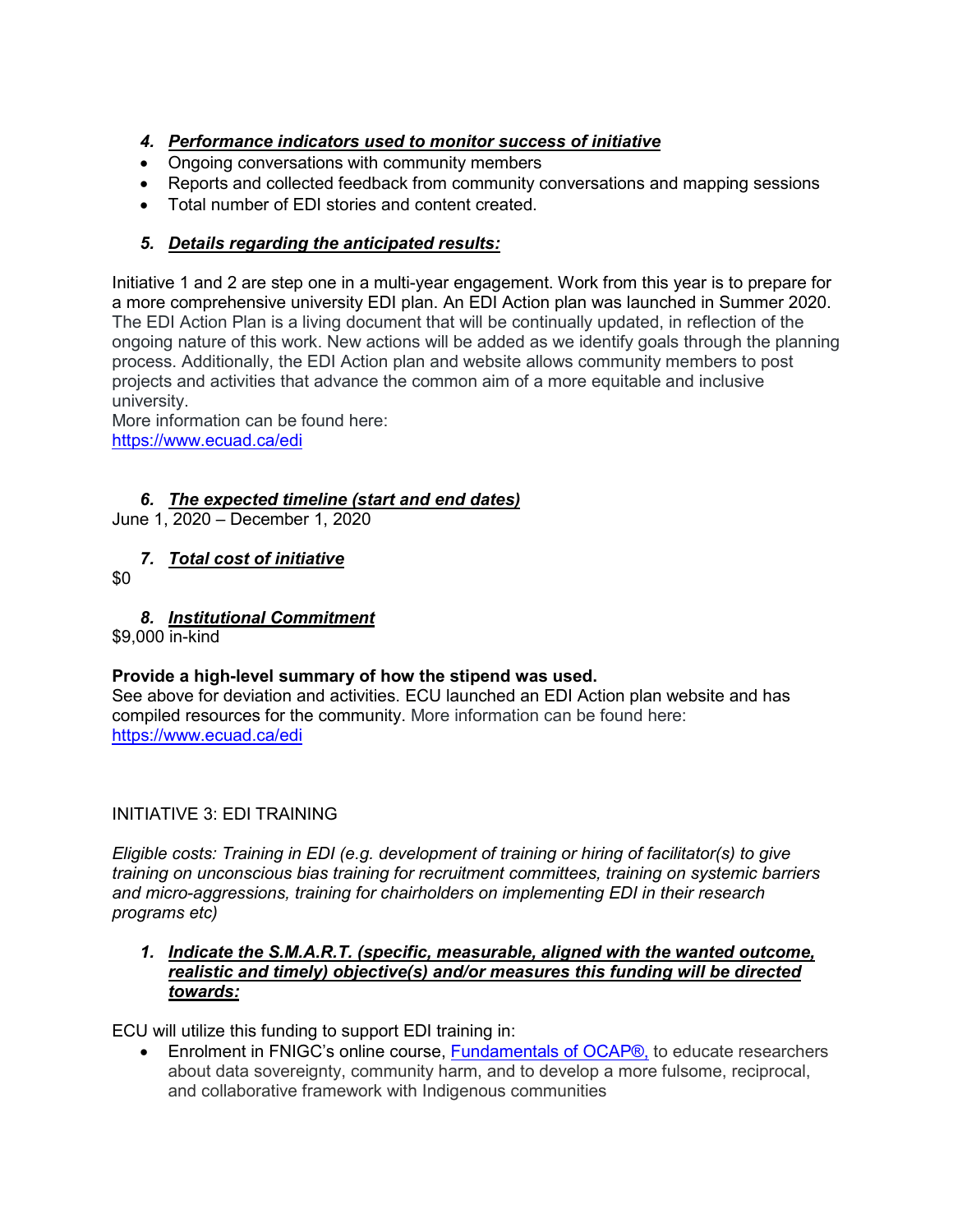• Enrolment of academic managers in Canadian Race Relations/Anti-Racism Workshops and Race Forward workshops

These training sessions help raise the baseline knowledge for faculty and senior administrators to foster a mutually respectful, supportive, and inclusive workplace. At a more concrete level they will allow ECU to develop tools for hiring/search committees to aid in achieving representation from the four designated and can provide best practices for the REB and faculty working with indigenous communities.

# *2. The need and projected impact(s):*

ECU is a small art and design university and with finite resources. By subscribing to these training modules ECU will support workplace cultural awareness in all parts of the institution.

## *3. The expected outcome(s):*

- Faculty and REB members enrolled in the FNIGC OCAP program which will strengthen practices involving community harm, data governance, reciprocity and relationship building with indigenous community partners;
- Training sessions can correct workplace behavior which will raise morale, creativity and confidence;
- Education can lead to refining practices and policies affiliated with search committees and REB consent practices

# *4. Performance indicators used to monitor success of initiative*

We will assess the impact through:

- Tracking attendance of completed programs;
- Monitoring completion rates and scores of online modules to identify need and future programming;
- Collecting feedback from participants;

## *5. Details regarding the anticipated results:*

We recognize that training is only one part of the answer but we believe these programs can create a baseline of dialog that can support additional learning. The training sessions can strengthen workplace cultural competency which can foster an inclusive and collaborative culture and ensure all community members are accountable and informed with better practices.

## *6. The expected timeline (start and end dates)*

September 1, 2020 – January 1, 2021

## *7. Total cost of initiative*

\$11,694

## *8. Institutional Commitment*

\$0

## **Provide a high-level summary of how the stipend was used**.

Faculty and REB members enrolled in the FNIGC OCAP program; academic managers participated in several training sessions.